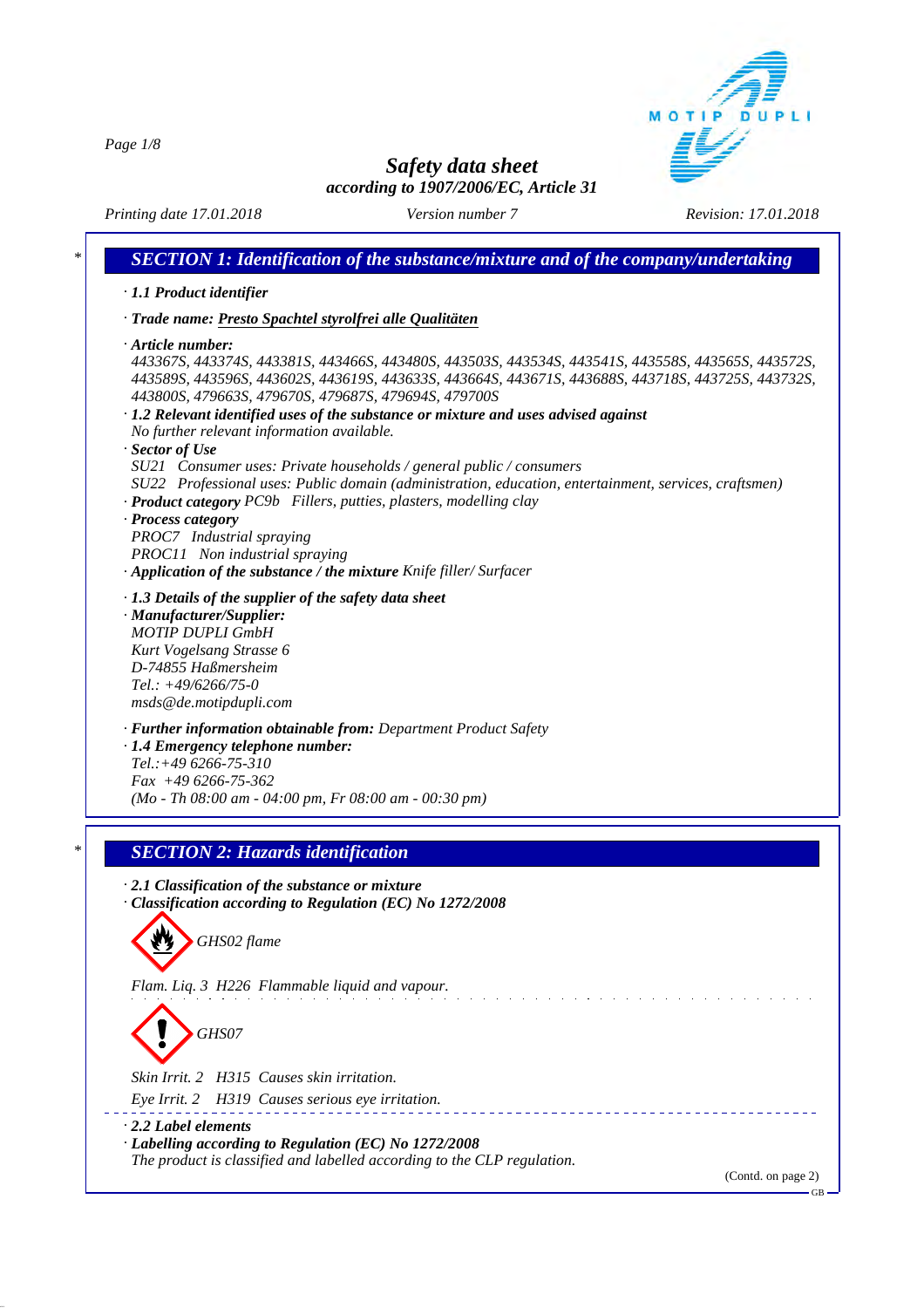*Printing date 17.01.2018 Version number 7 Revision: 17.01.2018*





*· vPvB: Not applicable.*

#### *\* SECTION 3: Composition/information on ingredients*

*· 3.2 Chemical characterisation: Mixtures*

*· Description: Mixture of substances listed below with nonhazardous additions.*

| $\cdot$ Dangerous components:                                                            |                                                             |               |
|------------------------------------------------------------------------------------------|-------------------------------------------------------------|---------------|
| $CAS: 25013-15-4$                                                                        | vinvltoluene                                                | $10 - 12.5\%$ |
|                                                                                          |                                                             |               |
| EINECS: 246-562-2<br>Reg.nr.: 01-2119622074-50<br>$\bigotimes_{Asp.}$ Flam. Liq. 3, H226 |                                                             |               |
|                                                                                          | Acute Tox. 4, H332; Skin Irrit. 2, H315; Eye Irrit. 2, H319 |               |
| CAS: 7727-43-7                                                                           | barium sulphate, natural                                    | $5 - 10\%$    |
| EINECS: 231-784-4                                                                        | substance with a Community workplace exposure limit         |               |
| Reg.nr.: 01-2119491274-35                                                                |                                                             |               |

#### *· Additional information:*

*The content of Benzene (EINECS-Nr. 200-753-7) in the ingredients is less than 0,1% (Note P Annex 1A 1272/2008 EU), so the classification as carcinogen need not to apply.*

*For the wording of the listed hazard phrases refer to section 16.*

#### *\* SECTION 4: First aid measures*

*· 4.1 Description of first aid measures*

*· After inhalation: In case of unconsciousness place patient stably in side position for transportation.*

*· After skin contact: Immediately wash with water and soap and rinse thoroughly.*

*· After eye contact:*

*Rinse opened eye for several minutes under running water. If symptoms persist, consult a doctor.*

*· After swallowing: Drink plenty of water and provide fresh air. Call for a doctor immediately.*

*· 4.2 Most important symptoms and effects, both acute and delayed No further relevant information available.*

(Contd. on page 3) GB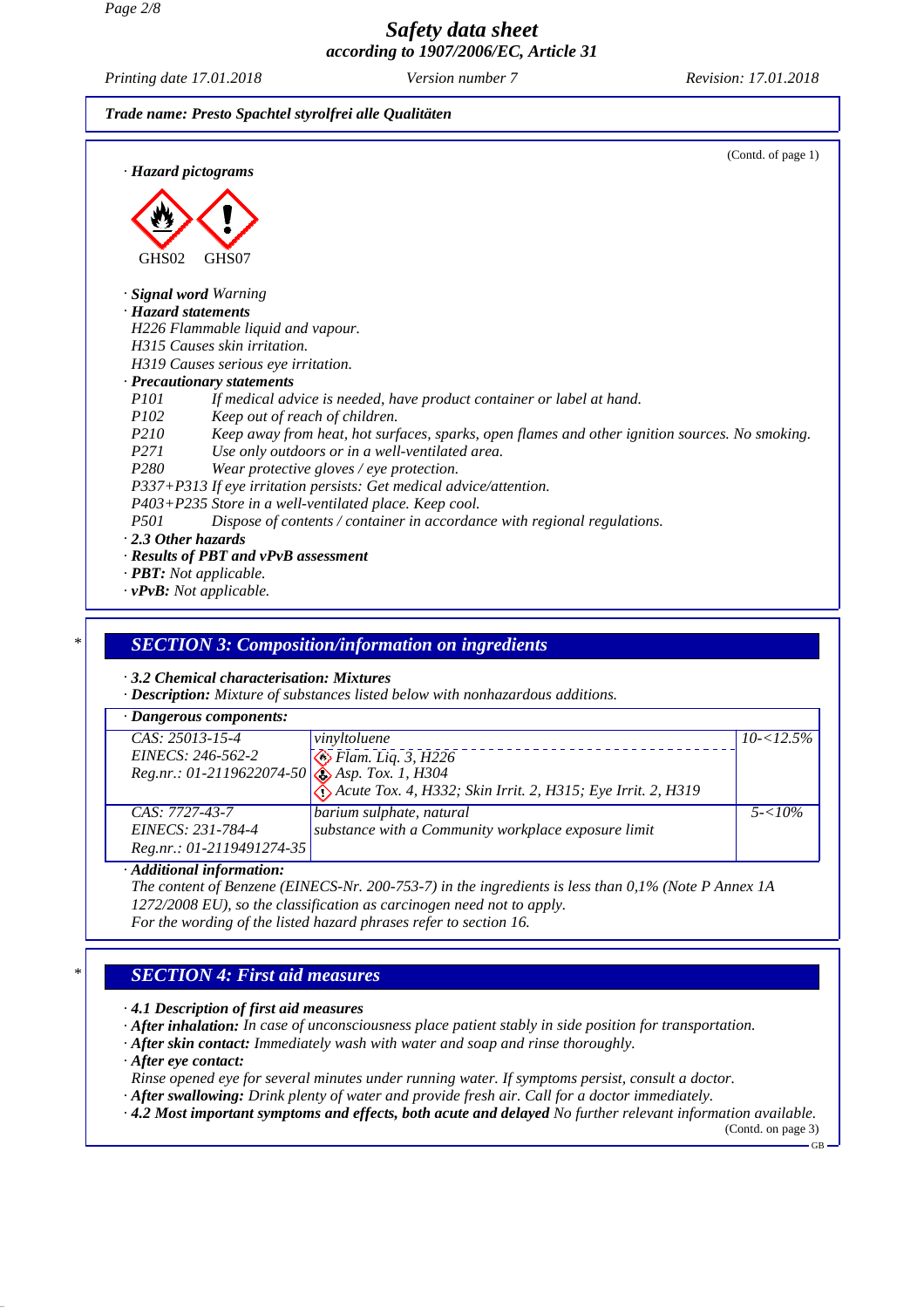*Page 3/8*

*Safety data sheet according to 1907/2006/EC, Article 31*

*Printing date 17.01.2018 Version number 7 Revision: 17.01.2018*

*Trade name: Presto Spachtel styrolfrei alle Qualitäten*

*· 4.3 Indication of any immediate medical attention and special treatment needed No further relevant information available.*

- 
- *SECTION 5: Firefighting measures*
- *· 5.1 Extinguishing media*
- *· Suitable extinguishing agents:*
- *CO2, powder or water spray. Fight larger fires with water spray or alcohol resistant foam.*
- *· For safety reasons unsuitable extinguishing agents: Water with full jet*
- *· 5.2 Special hazards arising from the substance or mixture No further relevant information available.*
- *· 5.3 Advice for firefighters*
- *· Protective equipment: No special measures required.*

## *\* SECTION 6: Accidental release measures*

- *· 6.1 Personal precautions, protective equipment and emergency procedures Ensure adequate ventilation Ensure adequate ventilation Wear protective equipment. Keep unprotected persons away.*
- *· 6.2 Environmental precautions: Do not allow to enter sewers/ surface or ground water. · 6.3 Methods and material for containment and cleaning up: Absorb with liquid-binding material (sand, diatomite, acid binders, universal binders, sawdust). Dispose contaminated material as waste according to item 13. Ensure adequate ventilation.*
- *· 6.4 Reference to other sections See Section 7 for information on safe handling. See Section 8 for information on personal protection equipment. See Section 13 for disposal information.*

# *\* SECTION 7: Handling and storage*

*· 7.1 Precautions for safe handling No special measures required.*

- *· Information about fire and explosion protection: Keep ignition sources away - Do not smoke. Protect against electrostatic charges.*
- *· 7.2 Conditions for safe storage, including any incompatibilities*
- *· Storage:*
- *· Requirements to be met by storerooms and receptacles: No special requirements.*
- *· Information about storage in one common storage facility: Not required.*
- *· Further information about storage conditions: Keep container tightly sealed.*
- *· Storage class: 3*
- *· 7.3 Specific end use(s) No further relevant information available.*

## *\* SECTION 8: Exposure controls/personal protection*

*· Additional information about design of technical facilities: No further data; see item 7.*

*· 8.1 Control parameters*

*· Ingredients with limit values that require monitoring at the workplace:*

*7727-43-7 barium sulphate, natural*

*WEL Long-term value: 10\* 4\*\* mg/m³ \*inhalable dust \*\*respirable dust*

*· Additional information: The lists valid during the making were used as basis.*

(Contd. on page 4)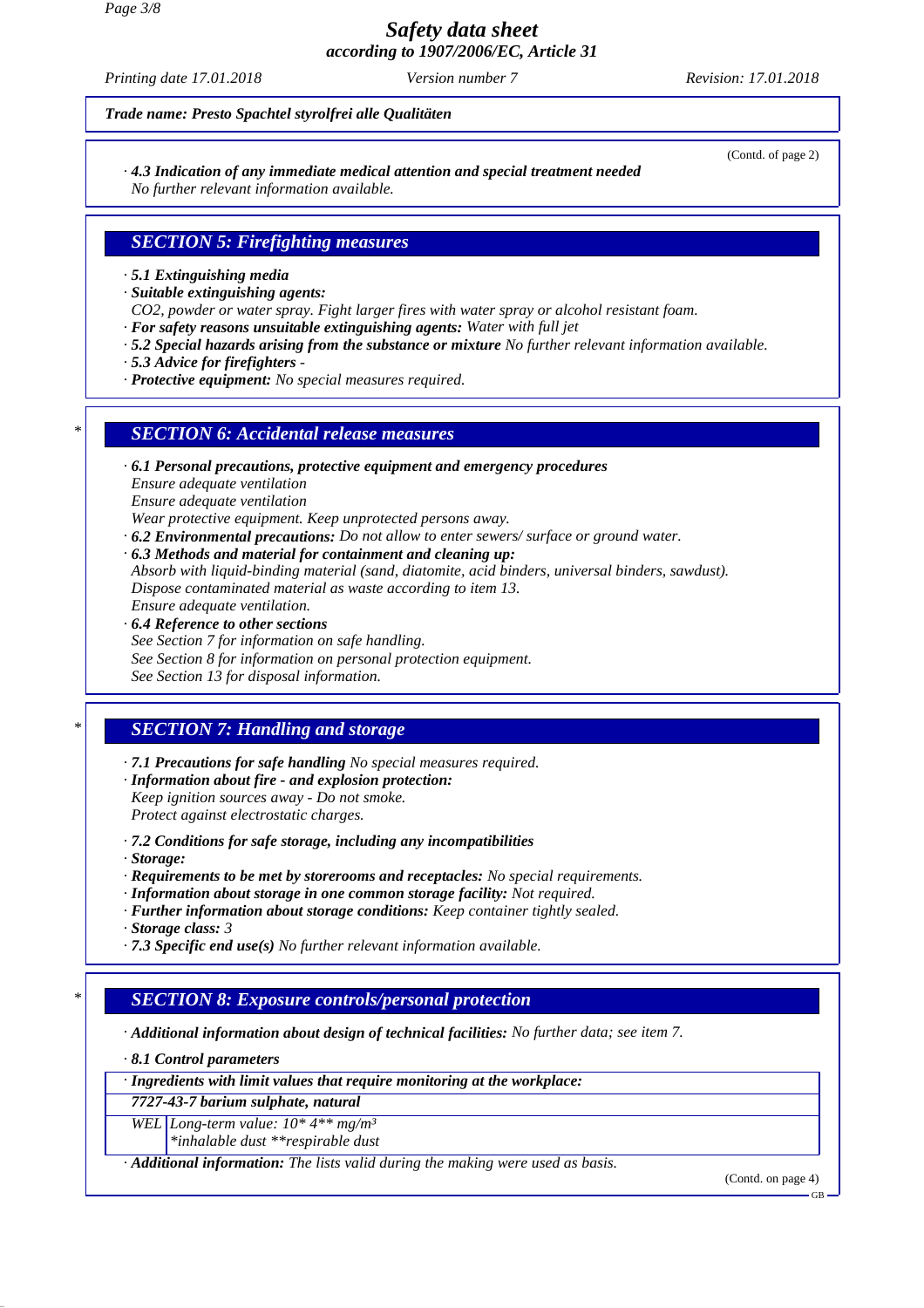*Page 4/8*

*Safety data sheet according to 1907/2006/EC, Article 31*

*Printing date 17.01.2018 Version number 7 Revision: 17.01.2018*

GB

#### *Trade name: Presto Spachtel styrolfrei alle Qualitäten*

(Contd. of page 3) *· 8.2 Exposure controls · Personal protective equipment: · General protective and hygienic measures: Keep away from foodstuffs, beverages and feed. Immediately remove all soiled and contaminated clothing Wash hands before breaks and at the end of work. Avoid contact with the eyes and skin. Avoid contact with the eyes. · Respiratory protection: Not required. · Protection of hands: In case of contact with spray dust protective gloves made of butyl shoud be used (min. 0.4 mm thick), e.g. KCL Camatril, article no. 898 or similar products Solvent resistant gloves Protective gloves The glove material has to be impermeable and resistant to the product/ the substance/ the preparation. Due to missing tests no recommendation to the glove material can be given for the product/ the preparation/ the chemical mixture. Selection of the glove material on consideration of the penetration times, rates of diffusion and the degradation · Material of gloves Butyl rubber, BR The selection of the suitable gloves does not only depend on the material, but also on further marks of quality and varies from manufacturer to manufacturer. As the product is a preparation of several substances, the resistance of the glove material can not be calculated in advance and has therefore to be checked prior to the application. · Penetration time of glove material Butyl rubber gloves with a thickness of 0.4 mm are resistant to: Acetone: 480 min Butyl acetate: 60 min Ethyl acetate: 170 min Xylene: 42 min The exact break through time has to be found out by the manufacturer of the protective gloves and has to be observed. · Eye protection:*



*Tightly sealed goggles*

## *SECTION 9: Physical and chemical properties*

| $\cdot$ 9.1 Information on basic physical and chemical properties<br><b>General Information</b> |                                    |                    |
|-------------------------------------------------------------------------------------------------|------------------------------------|--------------------|
| $\cdot$ Appearance:                                                                             |                                    |                    |
| Form:                                                                                           | Pasty                              |                    |
| Colour:                                                                                         | According to product specification |                    |
| $\cdot$ Odour:                                                                                  | Characteristic                     |                    |
| Odour threshold:                                                                                | Not determined.                    |                    |
| $\cdot$ pH-value:                                                                               | Not determined.                    |                    |
| $\cdot$ Change in condition<br>Melting point/freezing point:                                    | Undetermined.                      |                    |
|                                                                                                 |                                    | (Contd. on page 5) |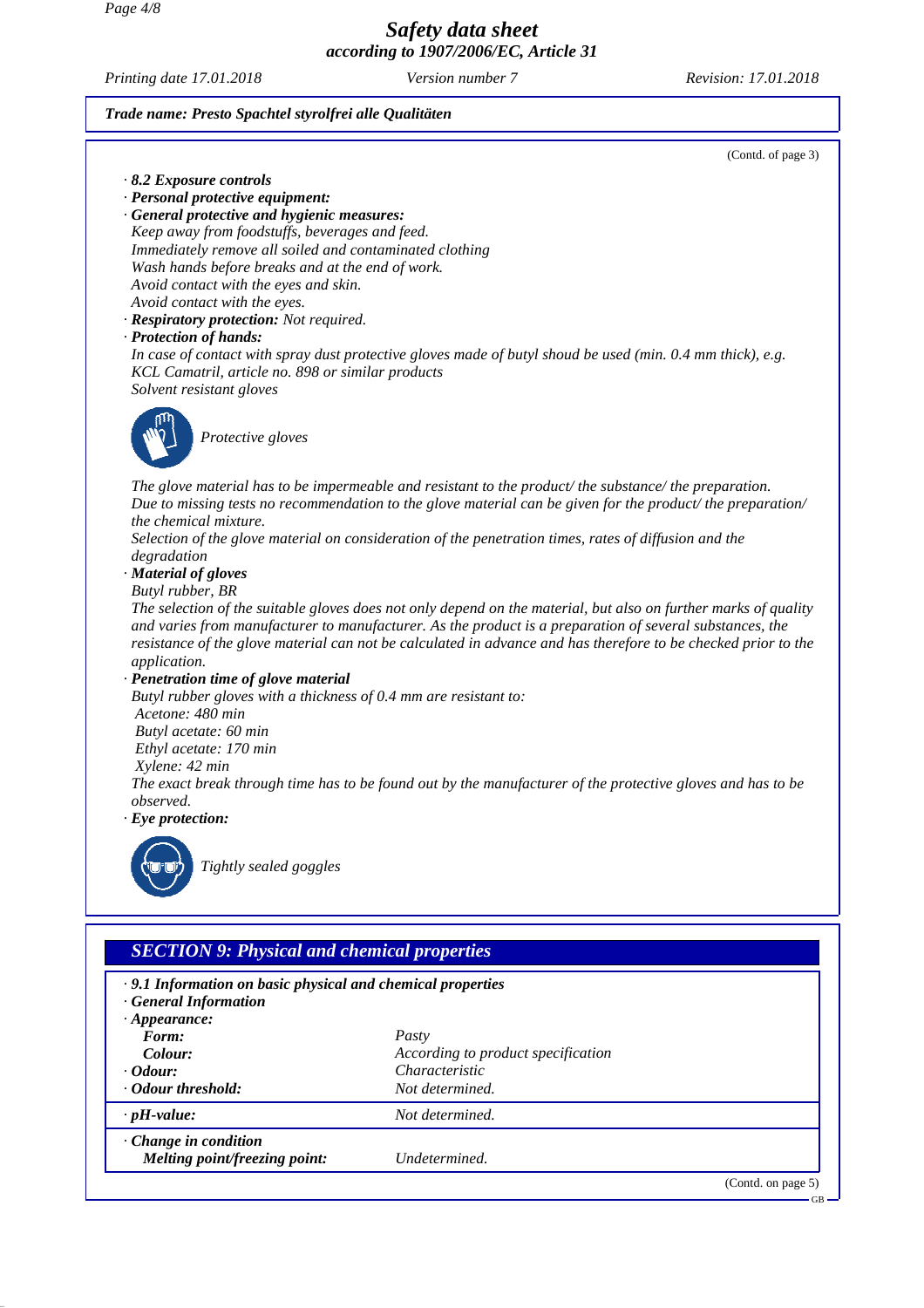*Printing date 17.01.2018 Version number 7 Revision: 17.01.2018*

*Trade name: Presto Spachtel styrolfrei alle Qualitäten*

|                                                                                                                             | (Contd. of page 4)                                                                               |
|-----------------------------------------------------------------------------------------------------------------------------|--------------------------------------------------------------------------------------------------|
| Initial boiling point and boiling range: $145 \degree C (293 \degree F)$                                                    |                                                                                                  |
| · Flash point:                                                                                                              | 33 °C (91.4 °F)                                                                                  |
| · Flammability (solid, gas):                                                                                                | Not applicable.                                                                                  |
| · Ignition temperature:                                                                                                     | 480 °C (896 °F)                                                                                  |
| · Decomposition temperature:                                                                                                | Not determined.                                                                                  |
| · Auto-ignition temperature:                                                                                                | Product is not selfigniting.                                                                     |
| $\cdot$ Explosive properties:                                                                                               | Product is not explosive. However, formation of explosive air/<br>vapour mixtures are possible.  |
| · Explosion limits:<br>Lower:<br><b>Upper:</b>                                                                              | 1.2 Vol $\%$<br>8.9 Vol %                                                                        |
| $\cdot$ Vapour pressure at 20 $\cdot$ C (68 $\cdot$ F):                                                                     | $6$ hPa (4.5 mm Hg)                                                                              |
| $\cdot$ Density at 20 $\cdot$ C (68 $\cdot$ F):<br>$\cdot$ Relative density<br>· Vapour density<br>$\cdot$ Evaporation rate | $1.7$ g/cm <sup>3</sup> (14.19 lbs/gal)<br>Not determined.<br>Not determined.<br>Not determined. |
| · Solubility in / Miscibility with<br>water:                                                                                | Not miscible or difficult to mix.                                                                |
| · Partition coefficient: n-octanol/water:                                                                                   | Not determined.                                                                                  |
| · Viscosity:<br>Dynamic:<br>Kinematic:                                                                                      | Not determined.<br>Not determined.                                                               |
| · Solvent content:<br>Organic solvents:<br>$VOC$ (EC)                                                                       | 11.1%                                                                                            |
| $\cdot$ VOC-EU%                                                                                                             | 188.0 g/l<br>11.06 %                                                                             |
| · Solids content:<br>.9.2 Other information                                                                                 | 88.6%<br>No further relevant information available.                                              |

### *SECTION 10: Stability and reactivity*

*· 10.1 Reactivity No further relevant information available.*

*· 10.2 Chemical stability*

- *· Thermal decomposition / conditions to be avoided: No decomposition if used according to specifications.*
- *· 10.3 Possibility of hazardous reactions No dangerous reactions known.*
- *· 10.4 Conditions to avoid No further relevant information available.*
- *· 10.5 Incompatible materials: No further relevant information available.*
- *· 10.6 Hazardous decomposition products: No dangerous decomposition products known.*

#### *\* SECTION 11: Toxicological information*

*· 11.1 Information on toxicological effects*

*· Acute toxicity Based on available data, the classification criteria are not met.*

*· Primary irritant effect:*

*· Skin corrosion/irritation*

- *Causes skin irritation.*
- *· Serious eye damage/irritation*
- *Causes serious eye irritation.*

(Contd. on page 6)

GB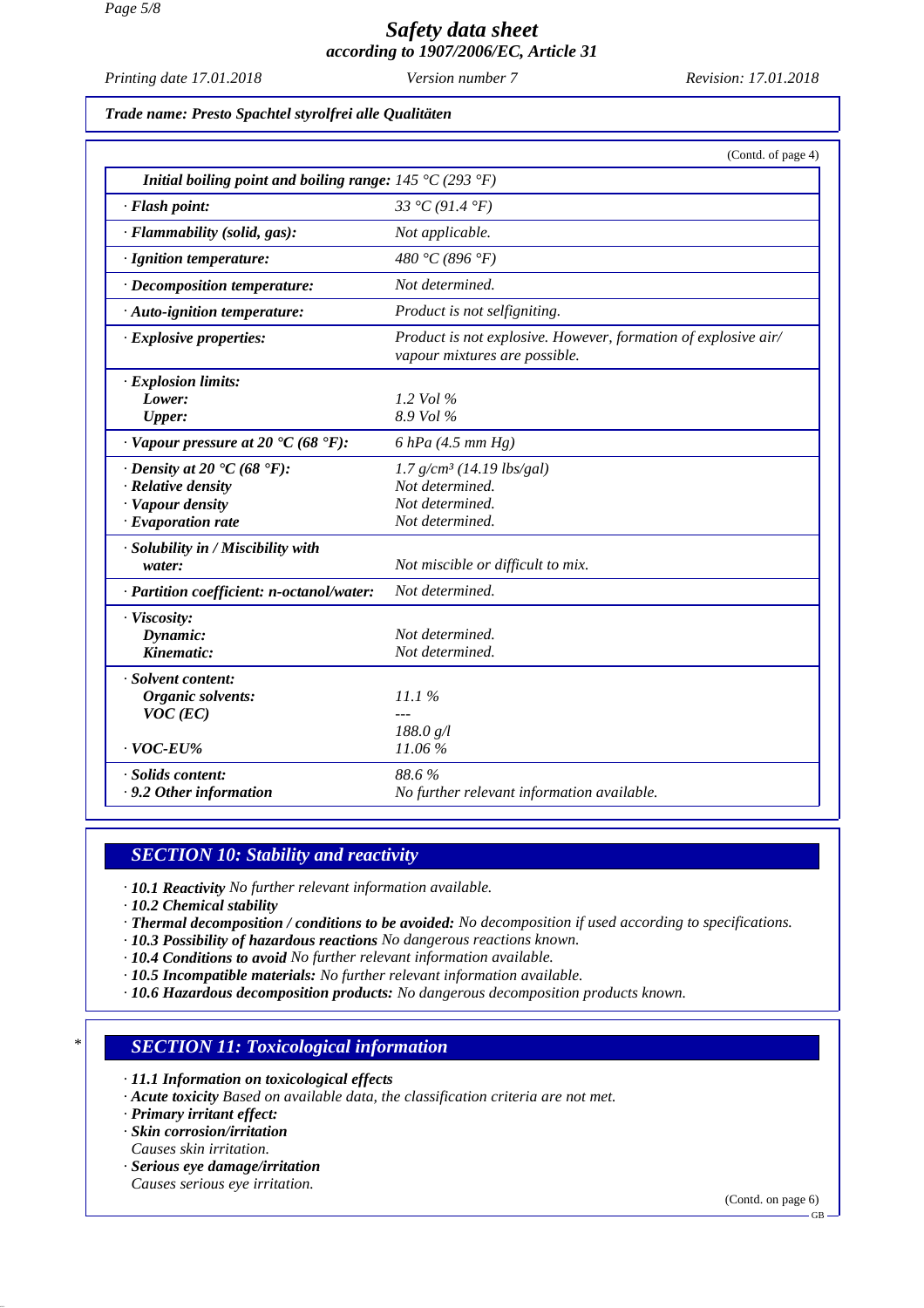*Printing date 17.01.2018 Version number 7 Revision: 17.01.2018*

(Contd. of page 5)

*Trade name: Presto Spachtel styrolfrei alle Qualitäten*

- *· Respiratory or skin sensitisation Based on available data, the classification criteria are not met.*
- *· CMR effects (carcinogenity, mutagenicity and toxicity for reproduction)*
- *· Germ cell mutagenicity Based on available data, the classification criteria are not met.*
- *· Carcinogenicity Based on available data, the classification criteria are not met.*
- *· Reproductive toxicity Based on available data, the classification criteria are not met.*
- *· STOT-single exposure Based on available data, the classification criteria are not met.*
- *· STOT-repeated exposure Based on available data, the classification criteria are not met.*
- *· Aspiration hazard Based on available data, the classification criteria are not met.*

#### *\* SECTION 12: Ecological information*

- *· 12.1 Toxicity*
- *· Aquatic toxicity: No further relevant information available.*
- *· 12.2 Persistence and degradability No further relevant information available.*
- *· 12.3 Bioaccumulative potential No further relevant information available.*
- *· 12.4 Mobility in soil No further relevant information available.*
- *· Additional ecological information:*
- *· General notes:*

*Water hazard class 1 (German Regulation) (Self-assessment): slightly hazardous for water Do not allow undiluted product or large quantities of it to reach ground water, water course or sewage system.*

- *· 12.5 Results of PBT and vPvB assessment*
- *· PBT: Not applicable.*
- *· vPvB: Not applicable.*
- *· 12.6 Other adverse effects No further relevant information available.*

#### *\* SECTION 13: Disposal considerations*

*· 13.1 Waste treatment methods*

*· Recommendation*

*Must not be disposed together with household garbage. Do not allow product to reach sewage system.*

*· Uncleaned packaging:*

*· Recommendation: Non contaminated packagings may be recycled.*

| $\cdot$ 14.1 UN-Number               |                            |  |
|--------------------------------------|----------------------------|--|
| · ADR, IMDG, IATA                    | <i>UN3269</i>              |  |
| $\cdot$ 14.2 UN proper shipping name |                            |  |
| $-ADR$                               | 3269 POLYESTER RESIN KIT   |  |
| $\cdot$ IMDG, IATA                   | <b>POLYESTER RESIN KIT</b> |  |
|                                      |                            |  |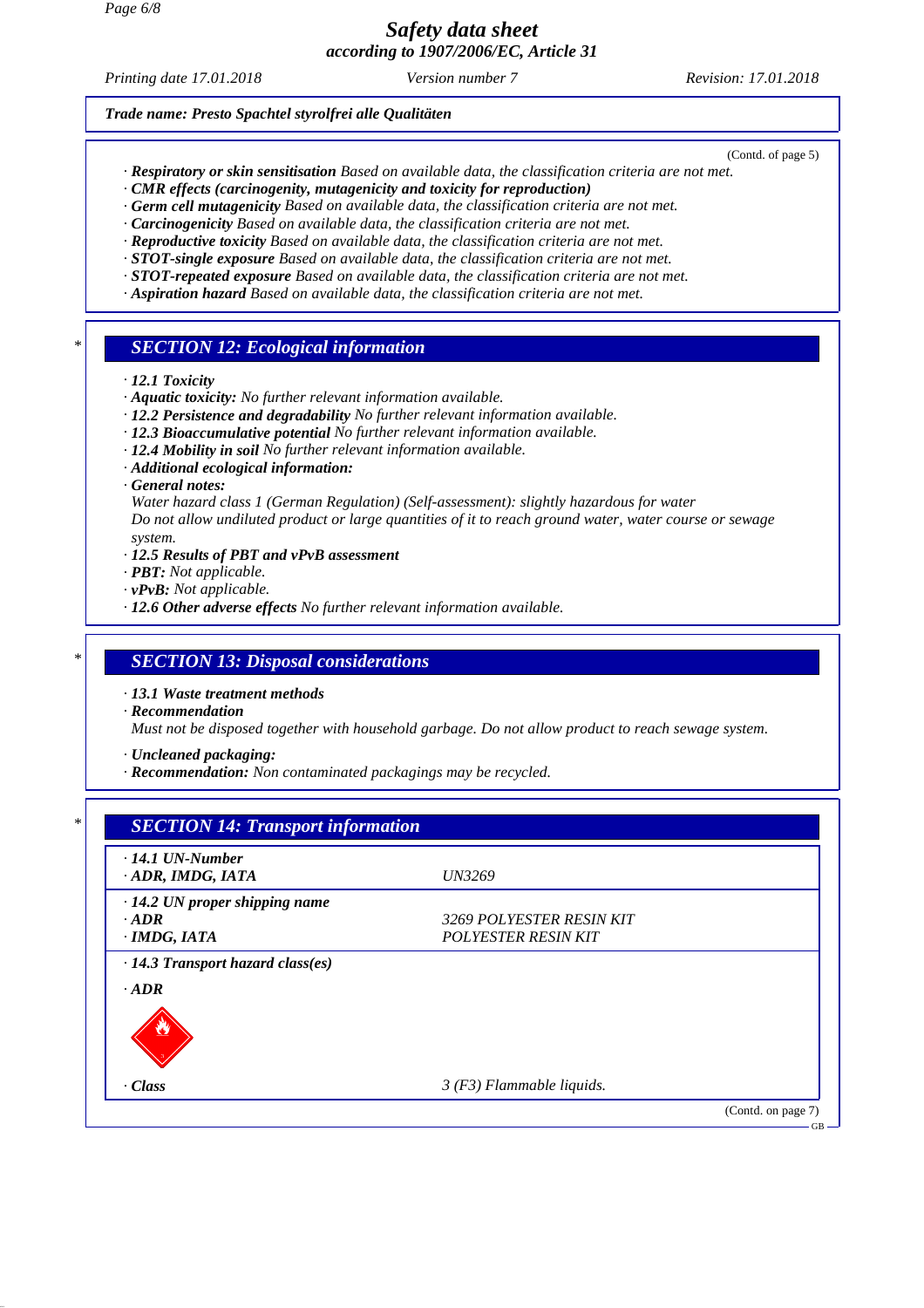*Page 7/8*

# *Safety data sheet according to 1907/2006/EC, Article 31*

*Printing date 17.01.2018 Version number 7 Revision: 17.01.2018*

#### *Trade name: Presto Spachtel styrolfrei alle Qualitäten*

|                                                                                           | (Contd. of page 6)                                |
|-------------------------------------------------------------------------------------------|---------------------------------------------------|
| $-Label$                                                                                  | $\mathfrak{Z}$                                    |
| · IMDG, IATA                                                                              |                                                   |
|                                                                                           |                                                   |
| $\cdot$ Class                                                                             | 3 Flammable liquids.                              |
| · Label                                                                                   | 3                                                 |
| · 14.4 Packing group<br>· ADR, IMDG, IATA                                                 | III                                               |
| · 14.5 Environmental hazards:                                                             | Not applicable.                                   |
| · 14.6 Special precautions for user                                                       | Warning: Flammable liquids.                       |
| · Danger code (Kemler):                                                                   |                                                   |
| · EMS Number:                                                                             | $F-E,S-D$                                         |
| · Stowage Category                                                                        | A                                                 |
| $\cdot$ 14.7 Transport in bulk according to Annex II of<br><b>Marpol and the IBC Code</b> | Not applicable.                                   |
| · Transport/Additional information:                                                       |                                                   |
| $-ADR$                                                                                    |                                                   |
| $\cdot$ Limited quantities (LQ)                                                           | 5L                                                |
| $\cdot$ Excepted quantities (EQ)                                                          | Code: E0                                          |
| · Transport category                                                                      | Not permitted as Excepted Quantity<br>3           |
| · Tunnel restriction code                                                                 | D/E                                               |
| $\cdot$ IMDG                                                                              |                                                   |
| $\cdot$ Limited quantities (LQ)                                                           | 5L                                                |
| $\cdot$ Excepted quantities (EQ)                                                          | Code: El                                          |
|                                                                                           | Maximum net quantity per inner packaging: 30 ml   |
|                                                                                           | Maximum net quantity per outer packaging: 1000 ml |
| · UN "Model Regulation":                                                                  | UN 3269 POLYESTER RESIN KIT, 3, III               |

## *\* SECTION 15: Regulatory information*

*· 15.1 Safety, health and environmental regulations/legislation specific for the substance or mixture*

*· Directive 2012/18/EU*

*· Named dangerous substances - ANNEX I None of the ingredients is listed.*

*· Seveso category P5c FLAMMABLE LIQUIDS*

- *· Qualifying quantity (tonnes) for the application of lower-tier requirements 5.000 t*
- *· Qualifying quantity (tonnes) for the application of upper-tier requirements 50.000 t*
- *· REGULATION (EC) No 1907/2006 ANNEX XVII Conditions of restriction: 3*
- *· 15.2 Chemical safety assessment: A Chemical Safety Assessment has not been carried out.*

### *\* SECTION 16: Other information*

*This information is based on our present knowledge. However, this shall not constitute a guarantee for any specific product features and shall not establish a legally valid contractual relationship.*

#### *· Relevant phrases*

*H226 Flammable liquid and vapour. H304 May be fatal if swallowed and enters airways. H315 Causes skin irritation.*

(Contd. on page 8)

GB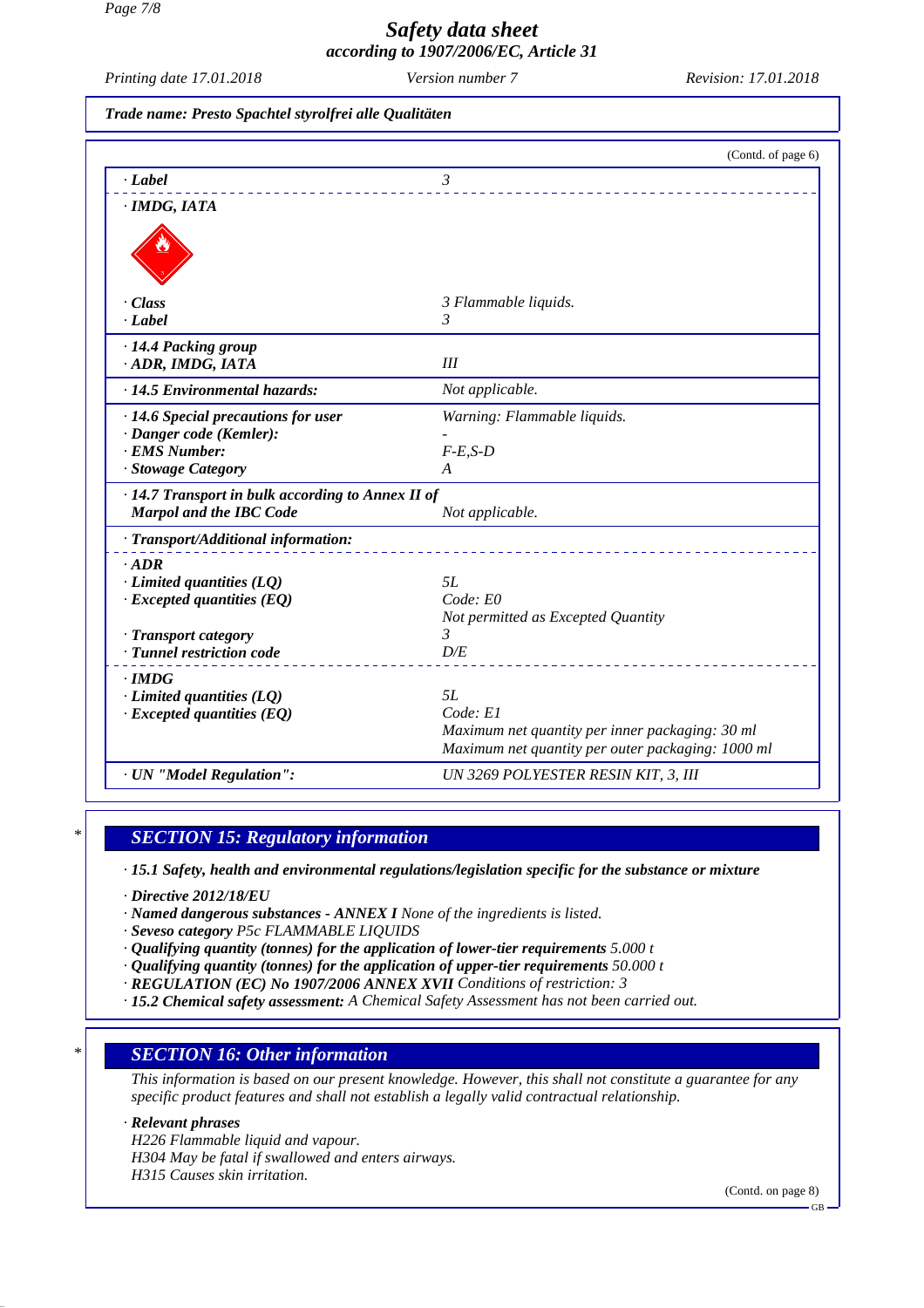*Page 8/8*

### *Safety data sheet according to 1907/2006/EC, Article 31*

*Printing date 17.01.2018 Version number 7 Revision: 17.01.2018*

### *Trade name: Presto Spachtel styrolfrei alle Qualitäten*

| (Contd. of page 7)                                                                                                              |
|---------------------------------------------------------------------------------------------------------------------------------|
| H319 Causes serious eye irritation.                                                                                             |
| H332 Harmful if inhaled.                                                                                                        |
| $\cdot$ Abbreviations and acronyms:                                                                                             |
| RID: Règlement international concernant le transport des marchandises dangereuses par chemin de fer (Regulations Concerning the |
| International Transport of Dangerous Goods by Rail)                                                                             |
| IATA-DGR: Dangerous Goods Regulations by the "International Air Transport Association" (IATA)                                   |
| ICAO: International Civil Aviation Organisation                                                                                 |
| ICAO-TI: Technical Instructions by the "International Civil Aviation Organisation" (ICAO)                                       |
| ADR: Accord européen sur le transport des marchandises dangereuses par Route (European Agreement concerning the International   |
| Carriage of Dangerous Goods by Road)                                                                                            |
| <b>IMDG</b> : International Maritime Code for Dangerous Goods                                                                   |
| IATA: International Air Transport Association                                                                                   |
| GHS: Globally Harmonised System of Classification and Labelling of Chemicals                                                    |
| <b>EINECS:</b> European Inventory of Existing Commercial Chemical Substances                                                    |
| <b>ELINCS: European List of Notified Chemical Substances</b>                                                                    |
| CAS: Chemical Abstracts Service (division of the American Chemical Society)                                                     |
| VOC: Volatile Organic Compounds (USA, EU)                                                                                       |
| PBT: Persistent, Bioaccumulative and Toxic                                                                                      |
| vPvB: very Persistent and very Bioaccumulative                                                                                  |
| Flam. Liq. 3: Flammable liquids - Category 3                                                                                    |
| Acute Tox. 4: Acute toxicity – Category 4                                                                                       |
| Skin Irrit. 2: Skin corrosion/irritation – Category 2                                                                           |
| Eye Irrit. 2: Serious eye damage/eye irritation $-$ Category 2                                                                  |
| Asp. Tox. 1: Aspiration hazard – Category 1                                                                                     |
| $\cdot *$ Data compared to the previous version altered.                                                                        |
| $-GB -$                                                                                                                         |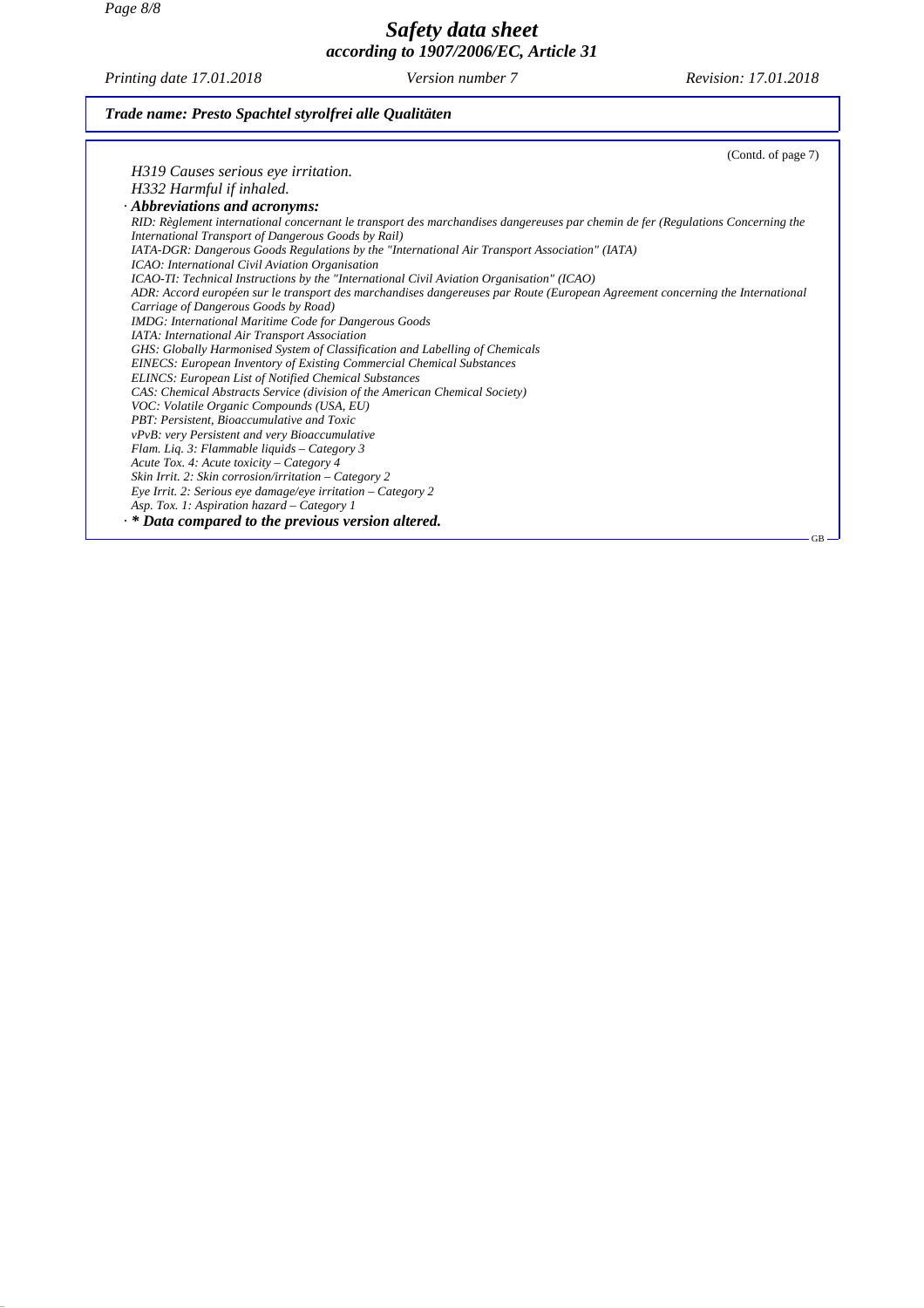*Page 1/8*



*Safety data sheet according to 1907/2006/EC, Article 31*

*Printing date 17.01.2018 Version number 12 Revision: 17.01.2018*

|                                                     | · 1.1 Product identifier                                                                              |
|-----------------------------------------------------|-------------------------------------------------------------------------------------------------------|
| · Trade name: Hardener Paste                        |                                                                                                       |
| $\cdot$ Article number:                             |                                                                                                       |
|                                                     | 80691, 80692, 80693, 80694, 80695, 80696, 80697, 80698, 80699, 80700, 80701, 80702, 80703, 80704,     |
|                                                     | 80705, 80706, 80707, 80708, 80709, 80710, 80711, 80716, 85302, 499191, 499603, 600078, 600160,        |
|                                                     | 600177, 600269, 600276, 784866, 80400                                                                 |
|                                                     | · 1.2 Relevant identified uses of the substance or mixture and uses advised against                   |
| · Sector of Use                                     | No further relevant information available.                                                            |
|                                                     | SU21 Consumer uses: Private households / general public / consumers                                   |
|                                                     | SU22 Professional uses: Public domain (administration, education, entertainment, services, craftsmen) |
|                                                     | · Product category PC9b Fillers, putties, plasters, modelling clay                                    |
|                                                     | · Process category PROC10 Roller application or brushing                                              |
|                                                     | · Environmental release category ERC8c Widespread use leading to inclusion into/onto article (indoor) |
|                                                     | · Application of the substance / the mixture Hardening agent/ Curing agent                            |
|                                                     | $\cdot$ 1.3 Details of the supplier of the safety data sheet                                          |
| · Manufacturer/Supplier:                            |                                                                                                       |
| <b>MOTIP DUPLI GmbH</b><br>Kurt Vogelsang Strasse 6 |                                                                                                       |
| D-74855 Haßmersheim                                 |                                                                                                       |
| Tel.: $+49/6266/75-0$                               |                                                                                                       |
| msds@de.motipdupli.com                              |                                                                                                       |
|                                                     | · Further information obtainable from: Department Product Safety                                      |
|                                                     | · 1.4 Emergency telephone number:                                                                     |
| Tel.:+49 6266-75-310                                |                                                                                                       |
| $Fax +496266-75-362$                                | (Mo - Th 08:00 am - 04:00 pm, Fr 08:00 am - 00:30 pm)                                                 |
|                                                     |                                                                                                       |
|                                                     |                                                                                                       |
|                                                     | <b>SECTION 2: Hazards identification</b>                                                              |
|                                                     | $\cdot$ 2.1 Classification of the substance or mixture                                                |
|                                                     | Classification according to Regulation (EC) No 1272/2008                                              |
|                                                     |                                                                                                       |
| GHS02 flame                                         |                                                                                                       |
|                                                     |                                                                                                       |
|                                                     |                                                                                                       |
|                                                     | H242 Heating may cause a fire.                                                                        |
| Org. Perox. E                                       |                                                                                                       |
|                                                     | GHS09 environment                                                                                     |
|                                                     |                                                                                                       |
|                                                     |                                                                                                       |
|                                                     | Aquatic Chronic 1 H410 Very toxic to aquatic life with long lasting effects.                          |
|                                                     |                                                                                                       |
| GHS07                                               |                                                                                                       |
|                                                     |                                                                                                       |
| Eye Irrit. 2<br>Skin Sens. 1                        | H319 Causes serious eye irritation.<br>H317 May cause an allergic skin reaction.                      |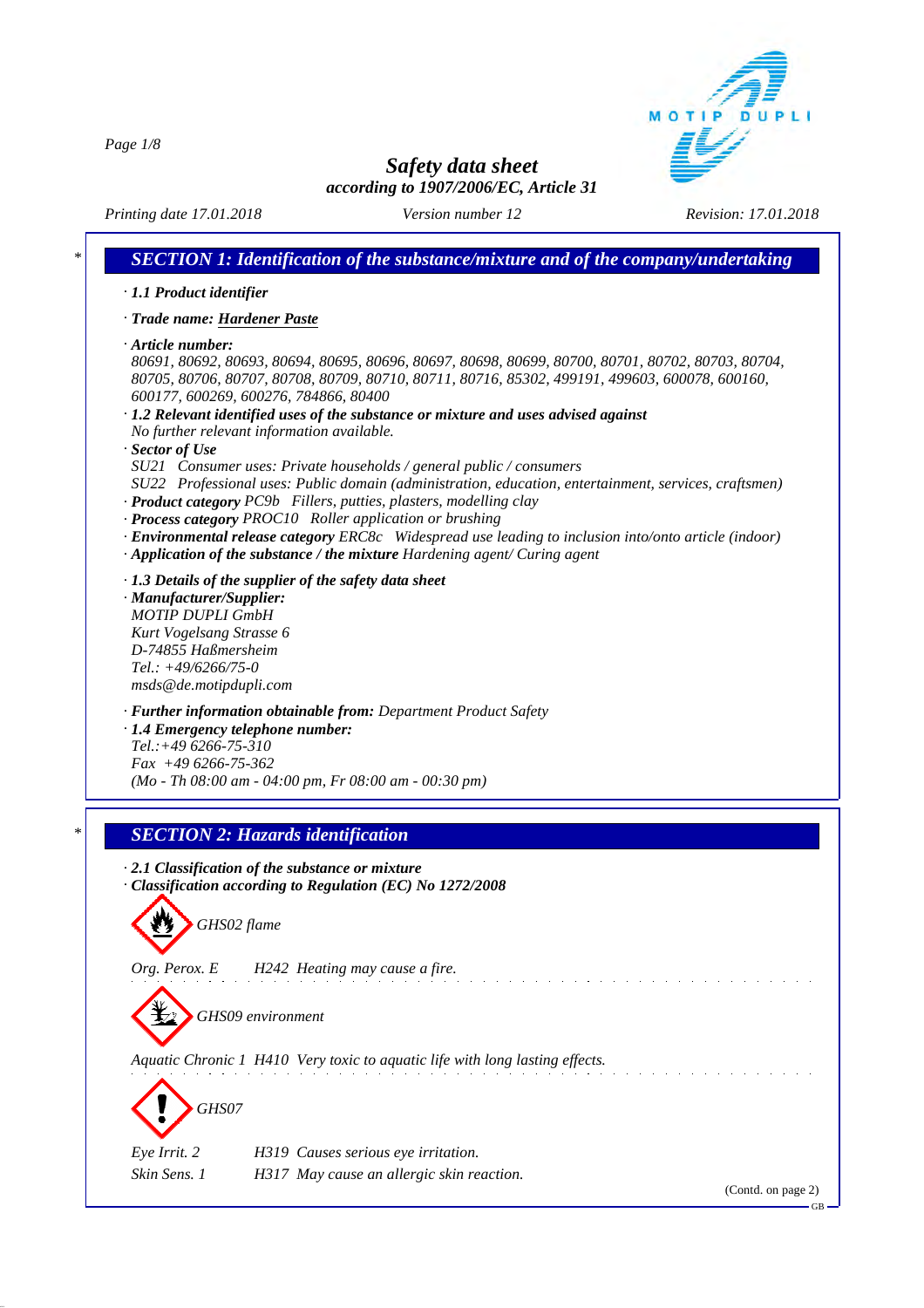*Page 2/8*

*Safety data sheet according to 1907/2006/EC, Article 31*

*Printing date 17.01.2018 Version number 12 Revision: 17.01.2018*

*Trade name: Hardener Paste*



#### *· 4.1 Description of first aid measures*

#### *· After inhalation:*

- *Supply fresh air and to be sure call for a doctor.*
- *In case of unconsciousness place patient stably in side position for transportation.*
- *· After skin contact: Immediately wash with water and soap and rinse thoroughly.*
- *· After eye contact:*

*Rinse opened eye for several minutes under running water. If symptoms persist, consult a doctor.*

(Contd. on page 3)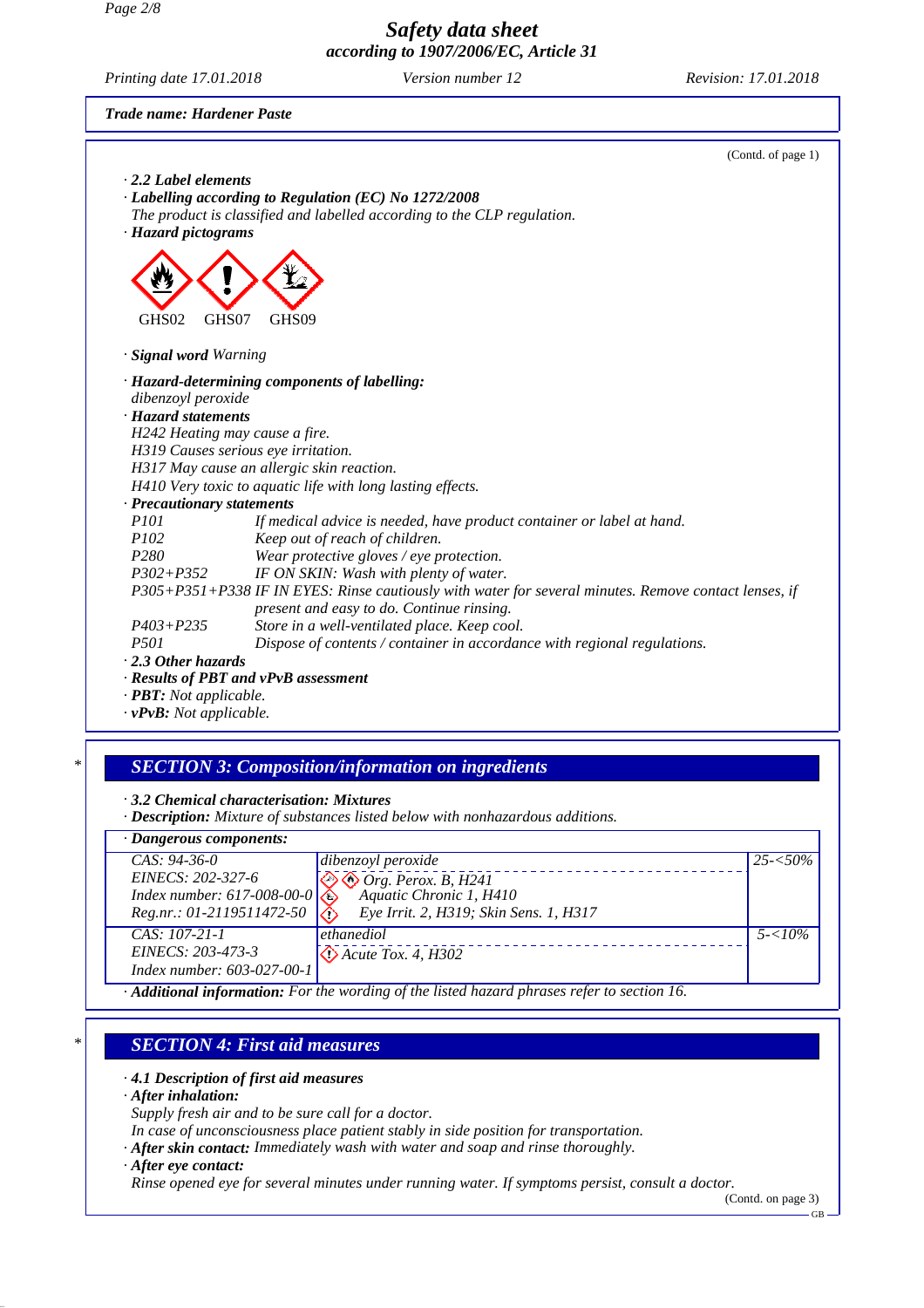*Printing date 17.01.2018 Version number 12 Revision: 17.01.2018*

(Contd. of page 2)

#### *Trade name: Hardener Paste*

*· After swallowing:*

*Seek immediate medical advice.*

*Drink plenty of water and provide fresh air. Call for a doctor immediately.*

- *· 4.2 Most important symptoms and effects, both acute and delayed No further relevant information available.*
- *· 4.3 Indication of any immediate medical attention and special treatment needed*
- *No further relevant information available.*

#### *\* SECTION 5: Firefighting measures*

- *· 5.1 Extinguishing media*
- *· Suitable extinguishing agents: Use fire extinguishing methods suitable to surrounding conditions.*
- *· 5.2 Special hazards arising from the substance or mixture No further relevant information available.*
- *· 5.3 Advice for firefighters*
- *· Protective equipment: No special measures required.*

### *\* SECTION 6: Accidental release measures*

- *· 6.1 Personal precautions, protective equipment and emergency procedures Wear protective equipment. Keep unprotected persons away.*
- *· 6.2 Environmental precautions:*

*Inform respective authorities in case of seepage into water course or sewage system. Do not allow to enter sewers/ surface or ground water.*

- *· 6.3 Methods and material for containment and cleaning up: Dispose contaminated material as waste according to item 13. Ensure adequate ventilation.*
- *· 6.4 Reference to other sections*
- *See Section 7 for information on safe handling.*
- *See Section 8 for information on personal protection equipment.*
- *See Section 13 for disposal information.*

### *\* SECTION 7: Handling and storage*

- *· 7.1 Precautions for safe handling No special measures required.*
- *· Information about fire and explosion protection: Keep ignition sources away Do not smoke.*
- *· 7.2 Conditions for safe storage, including any incompatibilities*

*· Storage:*

- *· Requirements to be met by storerooms and receptacles: No special requirements.*
- *· Information about storage in one common storage facility: Not required.*
- *· Further information about storage conditions: Keep container tightly sealed. · Storage class: 5.2*
- *· 7.3 Specific end use(s) No further relevant information available.*

### *\* SECTION 8: Exposure controls/personal protection*

*· Additional information about design of technical facilities: No further data; see item 7.*

*· 8.1 Control parameters*

*· Ingredients with limit values that require monitoring at the workplace:*

*94-36-0 dibenzoyl peroxide WEL Long-term value: 5 mg/m³*

(Contd. on page 4)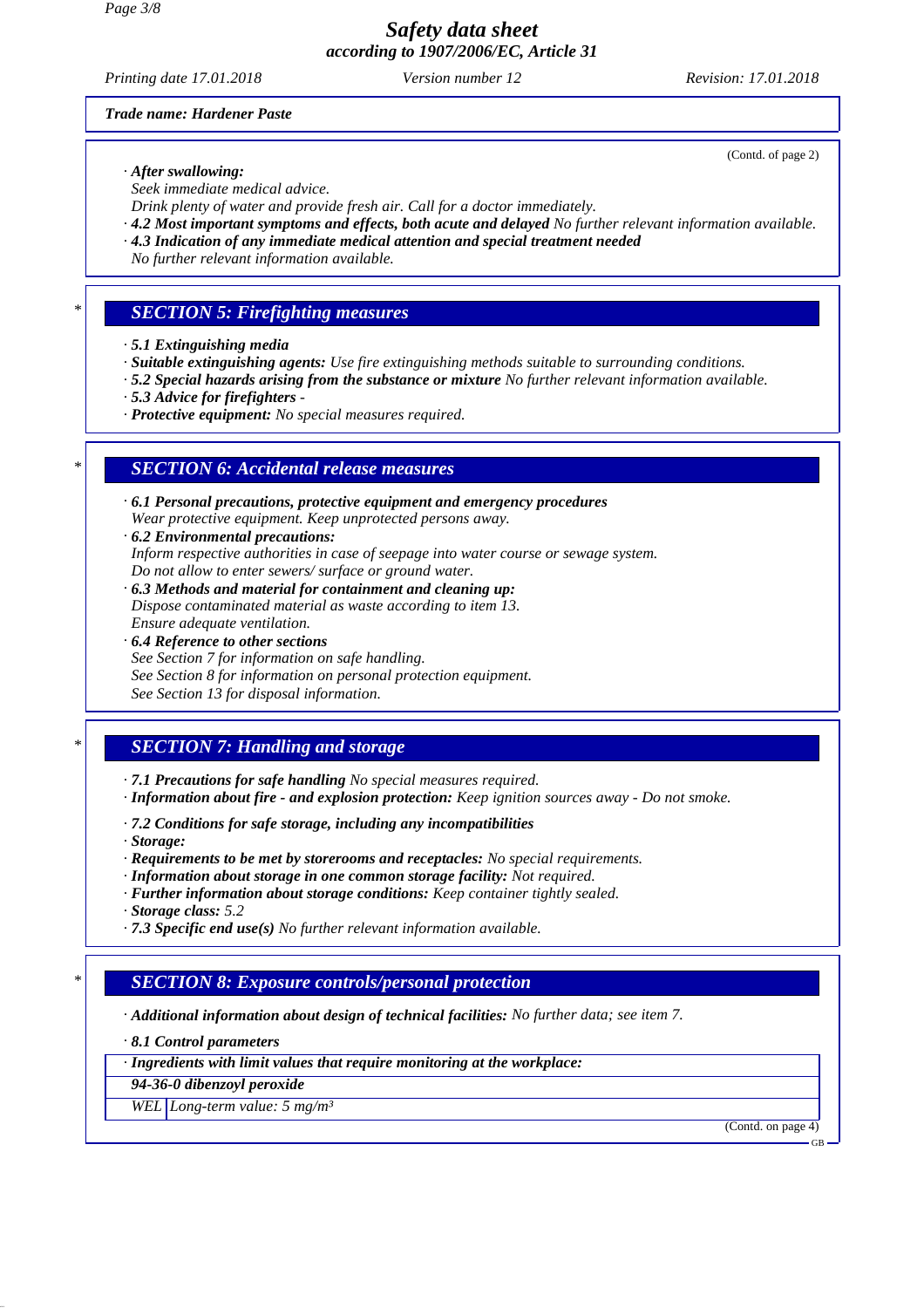*Printing date 17.01.2018 Version number 12 Revision: 17.01.2018*

*· Odour threshold: Not determined.*

*· pH-value at 20 °C (68 °F): 7* 

*Trade name: Hardener Paste*

|                                                      | (Contd. of page 3)                                                                                              |
|------------------------------------------------------|-----------------------------------------------------------------------------------------------------------------|
| 107-21-1 ethanediol                                  |                                                                                                                 |
| WEL Short-term value: $104**mg/m^3$ , $40**ppm$      |                                                                                                                 |
|                                                      | Long-term value: $10*52**mg/m^3$ , $20**ppm$                                                                    |
| Sk *particulate **vapour                             |                                                                                                                 |
|                                                      | · Additional information: The lists valid during the making were used as basis.                                 |
| 8.2 Exposure controls                                |                                                                                                                 |
| · Personal protective equipment:                     |                                                                                                                 |
| · General protective and hygienic measures:          |                                                                                                                 |
| Keep away from foodstuffs, beverages and feed.       |                                                                                                                 |
|                                                      | Immediately remove all soiled and contaminated clothing                                                         |
| Wash hands before breaks and at the end of work.     |                                                                                                                 |
| Avoid contact with the eyes and skin.                |                                                                                                                 |
| Avoid contact with the eyes.                         |                                                                                                                 |
| · Respiratory protection:                            |                                                                                                                 |
| Filter AX                                            |                                                                                                                 |
| Not necessary if room is well-ventilated.            |                                                                                                                 |
| · Protection of hands:                               |                                                                                                                 |
| Solvent resistant gloves                             |                                                                                                                 |
|                                                      |                                                                                                                 |
| Protective gloves                                    |                                                                                                                 |
|                                                      |                                                                                                                 |
|                                                      |                                                                                                                 |
|                                                      | The glove material has to be impermeable and resistant to the product/the substance/the preparation.            |
|                                                      | Due to missing tests no recommendation to the glove material can be given for the product/ the preparation/     |
| the chemical mixture.                                |                                                                                                                 |
|                                                      | Selection of the glove material on consideration of the penetration times, rates of diffusion and the           |
| degradation                                          |                                                                                                                 |
| · Material of gloves                                 |                                                                                                                 |
| Nitrile rubber, NBR                                  |                                                                                                                 |
| Butyl rubber, BR                                     |                                                                                                                 |
|                                                      | The selection of the suitable gloves does not only depend on the material, but also on further marks of quality |
|                                                      | and varies from manufacturer to manufacturer. As the product is a preparation of several substances, the        |
|                                                      | resistance of the glove material can not be calculated in advance and has therefore to be checked prior to the  |
| application.<br>· Penetration time of glove material |                                                                                                                 |
|                                                      |                                                                                                                 |
| observed.                                            | The exact break through time has to be found out by the manufacturer of the protective gloves and has to be     |
| $\cdot$ Eye protection:                              |                                                                                                                 |
|                                                      |                                                                                                                 |
|                                                      |                                                                                                                 |
| Tightly sealed goggles                               |                                                                                                                 |
|                                                      |                                                                                                                 |
|                                                      |                                                                                                                 |
|                                                      |                                                                                                                 |
|                                                      | <b>SECTION 9: Physical and chemical properties</b>                                                              |
|                                                      |                                                                                                                 |
|                                                      | .9.1 Information on basic physical and chemical properties                                                      |
| <b>General Information</b>                           |                                                                                                                 |
| $\cdot$ Appearance:                                  |                                                                                                                 |
| Form:                                                | Pasty                                                                                                           |
| Colour:                                              | Pink                                                                                                            |

*· Odour: Characteristic Characteristic · Odour threshold: Characteristic Not determined.* 

(Contd. on page 5)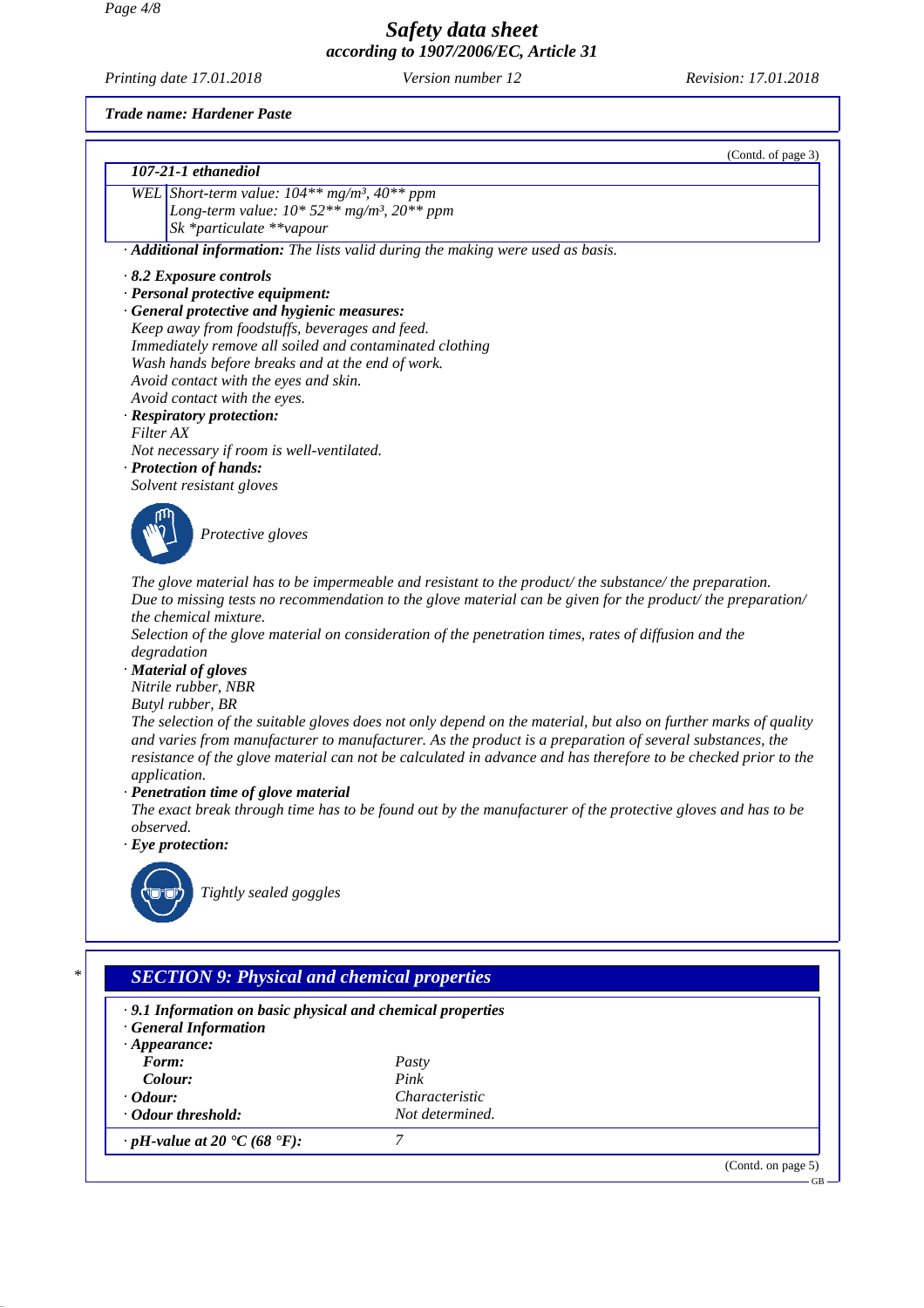*Printing date 17.01.2018 Version number 12 Revision: 17.01.2018*

*Trade name: Hardener Paste*

|                                                                                               | (Contd. of page 4)                            |
|-----------------------------------------------------------------------------------------------|-----------------------------------------------|
| · Change in condition<br>Melting point/freezing point:                                        | Undetermined.                                 |
| Initial boiling point and boiling range: $197 \text{ }^{\circ}C$ (386.6 $\text{ }^{\circ}F$ ) |                                               |
| · Flash point:                                                                                | 111 °C (231.8 °F)                             |
| · Flammability (solid, gas):                                                                  | May cause fire.                               |
| · Ignition temperature:                                                                       | 410 °C (770 °F)                               |
| · Decomposition temperature:                                                                  | Not determined.                               |
| $\cdot$ Auto-ignition temperature:                                                            | Product is not selfigniting.                  |
| $\cdot$ Explosive properties:                                                                 | Product does not present an explosion hazard. |
| · Explosion limits:                                                                           |                                               |
| Lower:                                                                                        | Not determined.                               |
| <b>Upper:</b>                                                                                 | Not determined.                               |
| $\cdot$ Vapour pressure at 20 $\cdot$ C (68 $\cdot$ F):                                       | $\langle$ 1 hPa ( $\langle$ 0.8 mm Hg)        |
| $\cdot$ Density at 20 $\cdot$ C (68 $\cdot$ F):                                               | $1.15$ g/cm <sup>3</sup> (9.6 lbs/gal)        |
| $\cdot$ Relative density                                                                      | Not determined.                               |
| · Vapour density                                                                              | Not applicable.                               |
| $\cdot$ Evaporation rate                                                                      | Not applicable.                               |
| · Solubility in / Miscibility with                                                            |                                               |
| water:                                                                                        | Insoluble.                                    |
| · Partition coefficient: n-octanol/water:                                                     | Not determined.                               |
| · Viscosity:                                                                                  |                                               |
| Dynamic:                                                                                      | Not applicable.                               |
| Kinematic:                                                                                    | Not applicable.                               |
| · Solvent content:                                                                            |                                               |
| Organic solvents:                                                                             | $9.0\%$                                       |
| $VOC$ (EC)                                                                                    | $-$ %                                         |
|                                                                                               |                                               |
|                                                                                               | 0.0 g/l                                       |
| $\cdot$ VOC-EU%                                                                               | 0.00%                                         |
| · Solids content:                                                                             | 73.0%                                         |
| .9.2 Other information                                                                        | No further relevant information available.    |

### *\* SECTION 10: Stability and reactivity*

*· 10.1 Reactivity No further relevant information available.*

*· 10.2 Chemical stability*

- *· Thermal decomposition / conditions to be avoided: No decomposition if used according to specifications.*
- *· 10.3 Possibility of hazardous reactions No dangerous reactions known.*
- *· 10.4 Conditions to avoid No further relevant information available.*
- *· 10.5 Incompatible materials: No further relevant information available.*

*· 10.6 Hazardous decomposition products: No dangerous decomposition products known.*

#### *\* SECTION 11: Toxicological information*

*· 11.1 Information on toxicological effects*

*· Acute toxicity Based on available data, the classification criteria are not met.*

*· Primary irritant effect:*

*· Skin corrosion/irritation Based on available data, the classification criteria are not met.*

(Contd. on page 6)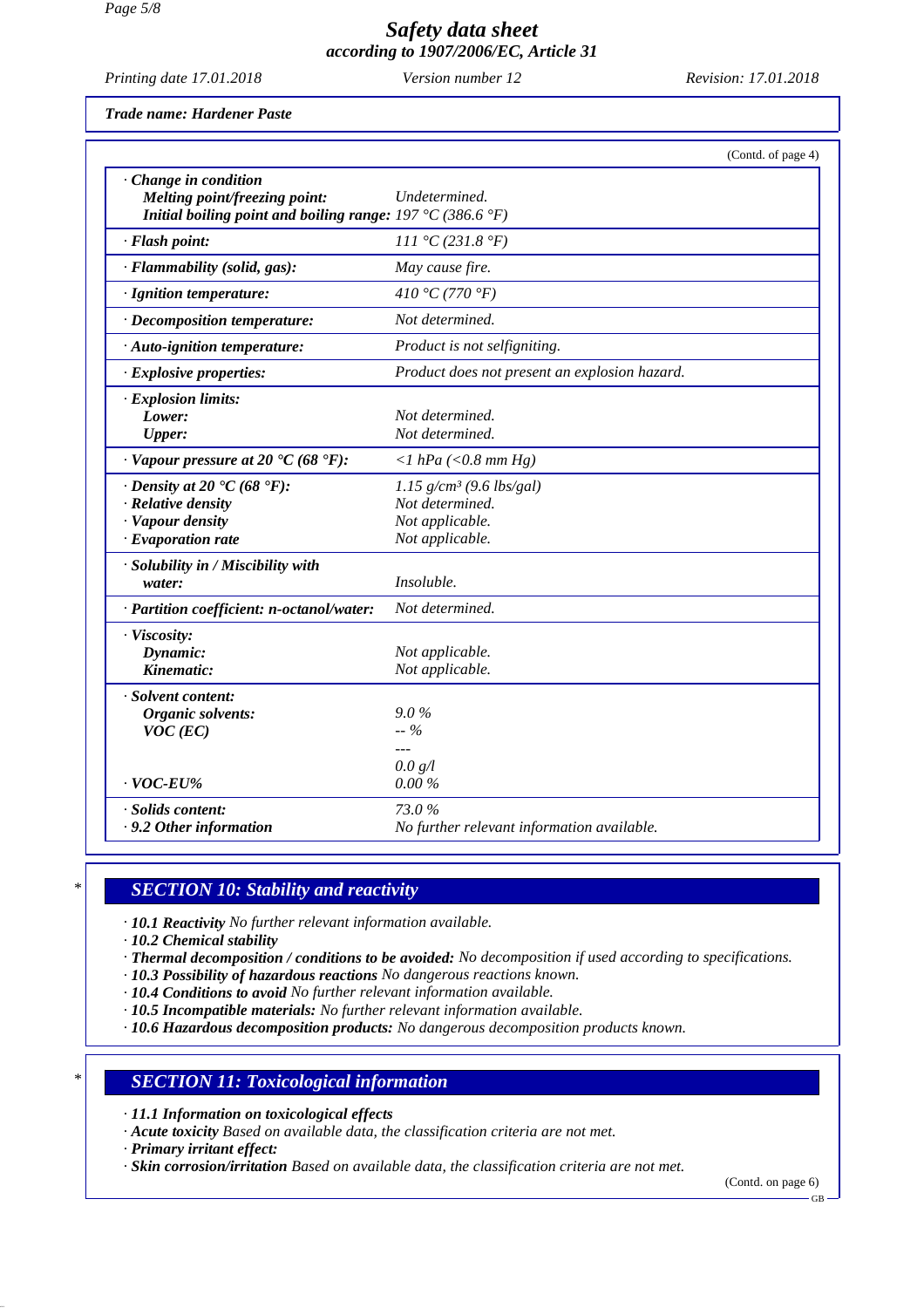*Printing date 17.01.2018 Version number 12 Revision: 17.01.2018*

*Trade name: Hardener Paste*

- *· Serious eye damage/irritation*
- *Causes serious eye irritation.*
- *· Respiratory or skin sensitisation May cause an allergic skin reaction.*
- *· CMR effects (carcinogenity, mutagenicity and toxicity for reproduction)*
- *· Germ cell mutagenicity Based on available data, the classification criteria are not met.*
- *· Carcinogenicity Based on available data, the classification criteria are not met.*
- *· Reproductive toxicity Based on available data, the classification criteria are not met.*
- *· STOT-single exposure Based on available data, the classification criteria are not met.*
- *· STOT-repeated exposure Based on available data, the classification criteria are not met.*
- *· Aspiration hazard Based on available data, the classification criteria are not met.*
- *\* SECTION 12: Ecological information*
- *· 12.1 Toxicity*
- *· Aquatic toxicity: No further relevant information available.*
- *· 12.2 Persistence and degradability No further relevant information available.*
- *· 12.3 Bioaccumulative potential No further relevant information available.*
- *· 12.4 Mobility in soil No further relevant information available.*
- *· Additional ecological information:*
- *· General notes:*

*Water hazard class 1 (German Regulation) (Self-assessment): slightly hazardous for water*

*Do not allow undiluted product or large quantities of it to reach ground water, water course or sewage system.*

*Also poisonous for fish and plankton in water bodies.*

- *· 12.5 Results of PBT and vPvB assessment*
- *· PBT: Not applicable.*
- *· vPvB: Not applicable.*
- *· 12.6 Other adverse effects No further relevant information available.*

### *\* SECTION 13: Disposal considerations*

*· 13.1 Waste treatment methods*

*· Recommendation*

*Must not be disposed together with household garbage. Do not allow product to reach sewage system.*

#### *· European waste catalogue*

*08 04 09\* waste adhesives and sealants containing organic solvents or other hazardous substances 15 01 02 plastic packaging*

*· Uncleaned packaging:*

*· Recommendation: Non contaminated packagings may be recycled.*

## *\* SECTION 14: Transport information*

| $\cdot$ 14.1 UN-Number<br>$\cdot$ ADR, IMDG, IATA | <i>UN3108</i>                          |
|---------------------------------------------------|----------------------------------------|
| $\cdot$ 14.2 UN proper shipping name              |                                        |
| $-ADR$                                            | 3108 ORGANIC PEROXIDE TYPE E, SOLID,   |
|                                                   | ENVIRONMENTALLY HAZARDOUS              |
| $\cdot$ IMDG                                      | ORGANIC PEROXIDE TYPE E, SOLID, MARINE |
|                                                   | <i>POLLUTANT</i>                       |
| $\cdot$ JATA                                      | ORGANIC PEROXIDE TYPE E, SOLID         |
|                                                   | (Contd. on page 7)                     |

(Contd. of page 5)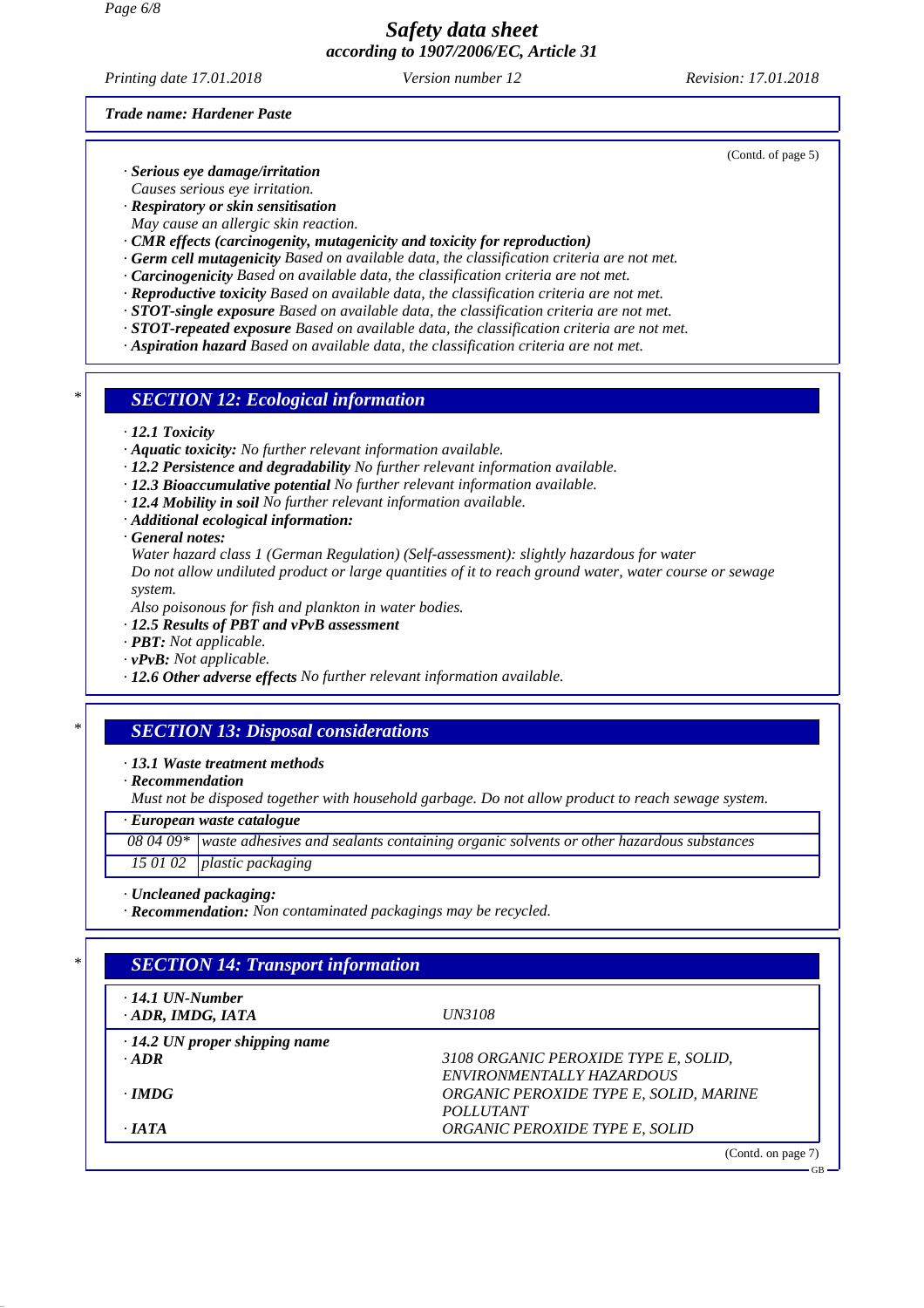*Page 7/8*

L

## *Safety data sheet according to 1907/2006/EC, Article 31*

| Printing date 17.01.2018                                                            | Version number 12                                                                                                          | Revision: 17.01.2018         |
|-------------------------------------------------------------------------------------|----------------------------------------------------------------------------------------------------------------------------|------------------------------|
| <b>Trade name: Hardener Paste</b>                                                   |                                                                                                                            |                              |
|                                                                                     |                                                                                                                            | (Contd. of page 6)           |
| · 14.3 Transport hazard class(es)<br>$\cdot$ <i>ADR</i>                             |                                                                                                                            |                              |
|                                                                                     |                                                                                                                            |                              |
| · Class<br>$\cdot$ Label                                                            | 5.2 (P1) Organic peroxides.<br>9                                                                                           | <u>a a a a a a a a a a a</u> |
| $\cdot$ IMDG                                                                        |                                                                                                                            |                              |
|                                                                                     |                                                                                                                            |                              |
| $\cdot$ Class<br>$\cdot$ Label                                                      | 5.2 Organic peroxides.<br>9                                                                                                |                              |
| $\cdot$ IATA                                                                        |                                                                                                                            |                              |
|                                                                                     |                                                                                                                            |                              |
| · Class<br>$\cdot$ Label                                                            | 5.2 Organic peroxides.<br>9                                                                                                |                              |
| · 14.4 Packing group<br>· ADR, IMDG, IATA                                           | not regulated                                                                                                              |                              |
| · 14.5 Environmental hazards:<br>· Marine pollutant:                                | <b>Yes</b><br>Symbol (fish and tree)<br>Symbol (fish and tree)                                                             |                              |
| · Special marking (ADR):                                                            |                                                                                                                            |                              |
| · 14.6 Special precautions for user<br>· Danger code (Kemler):<br>· EMS Number:     | Warning: Organic peroxides.<br>90<br>$F-J, S-R$                                                                            |                              |
| · Stowage Category<br>· Stowage Code<br>· Segregation Code                          | D<br>SW1 Protected from sources of heat.<br>SG35 Stow "separated from" acids.                                              |                              |
| · 14.7 Transport in bulk according to Annex II of<br><b>Marpol and the IBC Code</b> | SG36 Stow "separated from" alkalis.<br>Not applicable.                                                                     |                              |
| · Transport/Additional information:                                                 |                                                                                                                            |                              |
| $\cdot$ ADR<br>$\cdot$ Limited quantities (LQ)<br>$\cdot$ Excepted quantities (EQ)  | 500 g<br>Code: E0<br>Not permitted as Excepted Quantity                                                                    |                              |
| · Transport category<br>· Tunnel restriction code                                   | 2<br>$\boldsymbol{D}$                                                                                                      |                              |
| $\cdot$ IMDG<br>$\cdot$ Limited quantities (LQ)<br>$\cdot$ Excepted quantities (EQ) | $5 \ kg$<br>Code: E1<br>Maximum net quantity per inner packaging: 30 g<br>Maximum net quantity per outer packaging: 1000 g |                              |
|                                                                                     |                                                                                                                            | (Contd. on page 8)<br>$GB -$ |